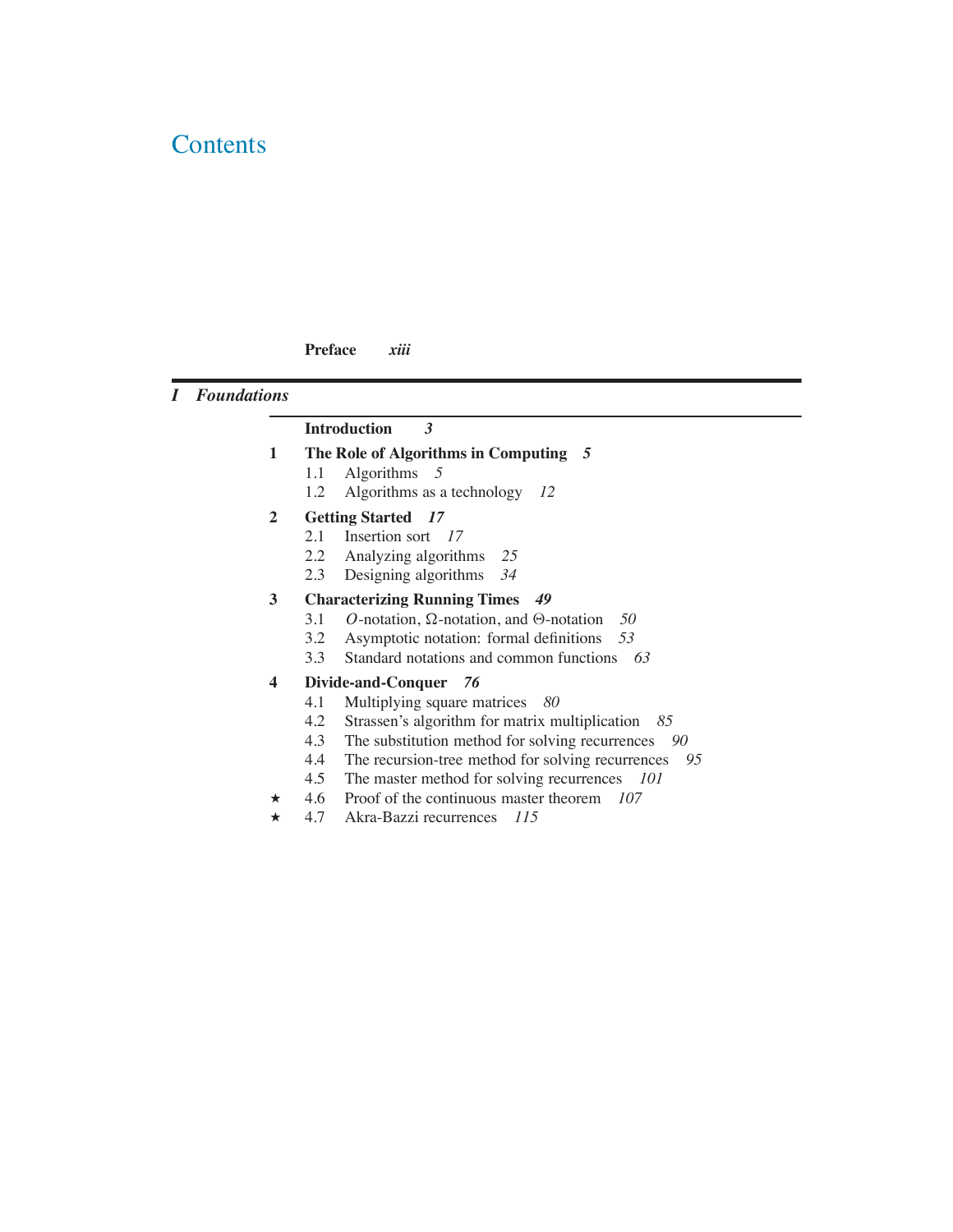#### **5 Probabilistic Analysis and Randomized Algorithms** *126*

- 5.1 The hiring problem *126*
- 5.2 Indicator random variables *130*
- 5.3 Randomized algorithms *134*
- $\star$  5.4 Probabilistic analysis and further uses of indicator random variables *140*

# *II Sorting and Order Statistics*

#### **Introduction** *157*

- **6 Heapsort** *161*
	- 6.1 Heaps *161*
	- 6.2 Maintaining the heap property *164*
	- 6.3 Building a heap *167*
	- 6.4 The heapsort algorithm *170*
	- 6.5 Priority queues *172*

#### **7 Quicksort** *182*

- 7.1 Description of quicksort *183*
- 7.2 Performance of quicksort *187*
- 7.3 A randomized version of quicksort *191*
- 7.4 Analysis of quicksort *193*

#### **8 Sorting in Linear Time** *205*

- 8.1 Lower bounds for sorting *205*
- 8.2 Counting sort *208*
- 8.3 Radix sort *211*
- 8.4 Bucket sort *215*
- **9 Medians and Order Statistics** *227*
	- 9.1 Minimum and maximum *228*
	- 9.2 Selection in expected linear time *230*
	- 9.3 Selection in worst-case linear time *236*

### *III Data Structures*

#### **Introduction** *249*

# **10 Elementary Data Structures** *252*

- 10.1 Simple array-based data structures: arrays, matrices, stacks, queues *252*
- 10.2 Linked lists *258*
- 10.3 Representing rooted trees *265*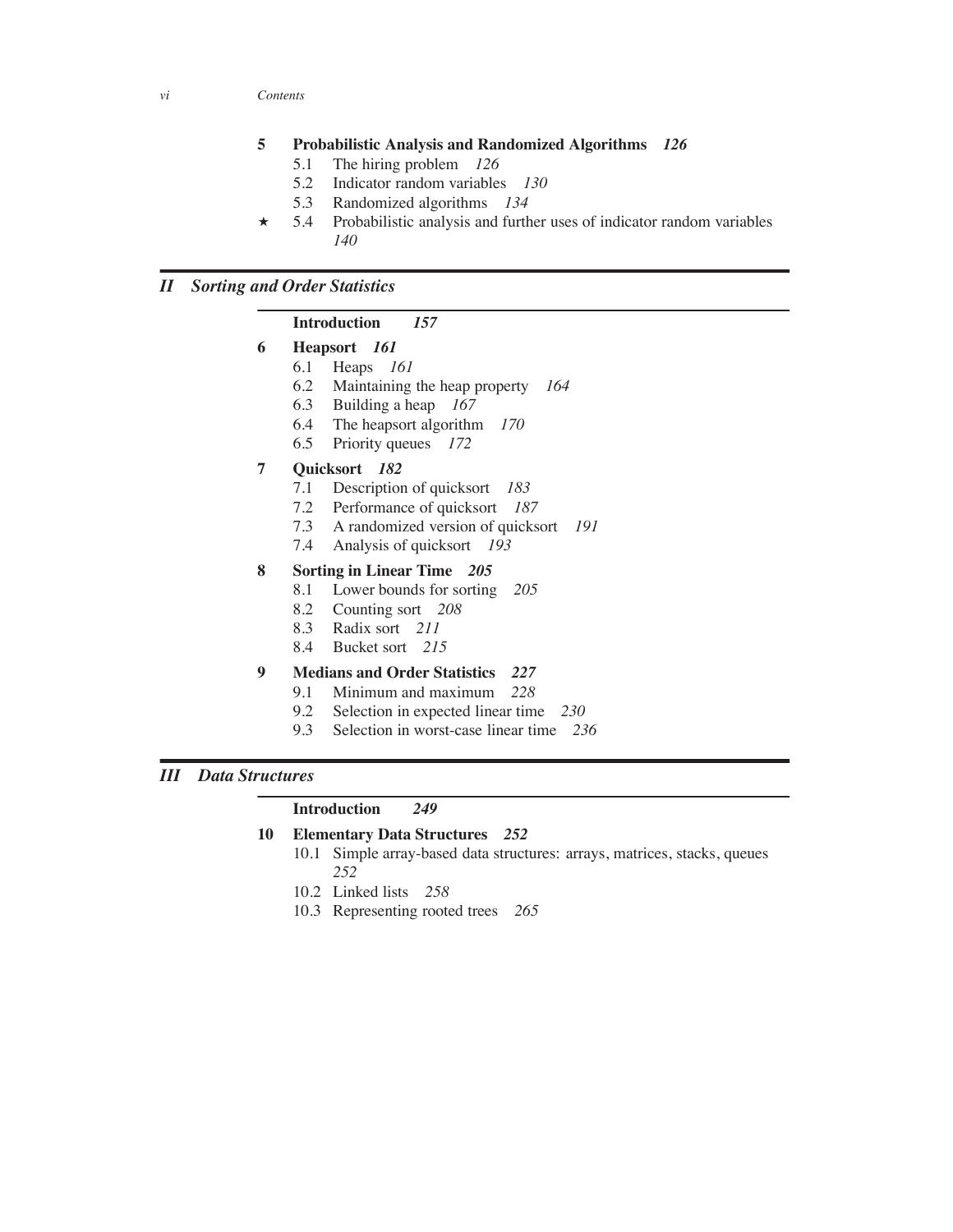*Contents vii*

## **11 Hash Tables** *272*

- 11.1 Direct-address tables *273*
- 11.2 Hash tables *275*
- 11.3 Hash functions *282*
- 11.4 Open addressing *293*
- 11.5 Practical considerations *301*

#### **12 Binary Search Trees** *312*

- 12.1 What is a binary search tree? *312*
- 12.2 Querying a binary search tree *316*
- 12.3 Insertion and deletion *321*

#### **13 Red-Black Trees** *331*

- 13.1 Properties of red-black trees *331*
- 13.2 Rotations *335*
- 13.3 Insertion *338*
- 13.4 Deletion *346*

# *IV Advanced Design and Analysis Techniques*

### **Introduction** *361*

### **14 Dynamic Programming** *362*

- 14.1 Rod cutting *363*
- 14.2 Matrix-chain multiplication *373*
- 14.3 Elements of dynamic programming *382*
- 14.4 Longest common subsequence *393*
- 14.5 Optimal binary search trees *400*

#### **15 Greedy Algorithms** *417*

- 15.1 An activity-selection problem *418*
- 15.2 Elements of the greedy strategy *426*
- 15.3 Huffman codes *431*
- 15.4 Offline caching *440*

#### **16 Amortized Analysis** *448*

- 16.1 Aggregate analysis *449*
- 16.2 The accounting method *453*
- 16.3 The potential method *456*
- 16.4 Dynamic tables *460*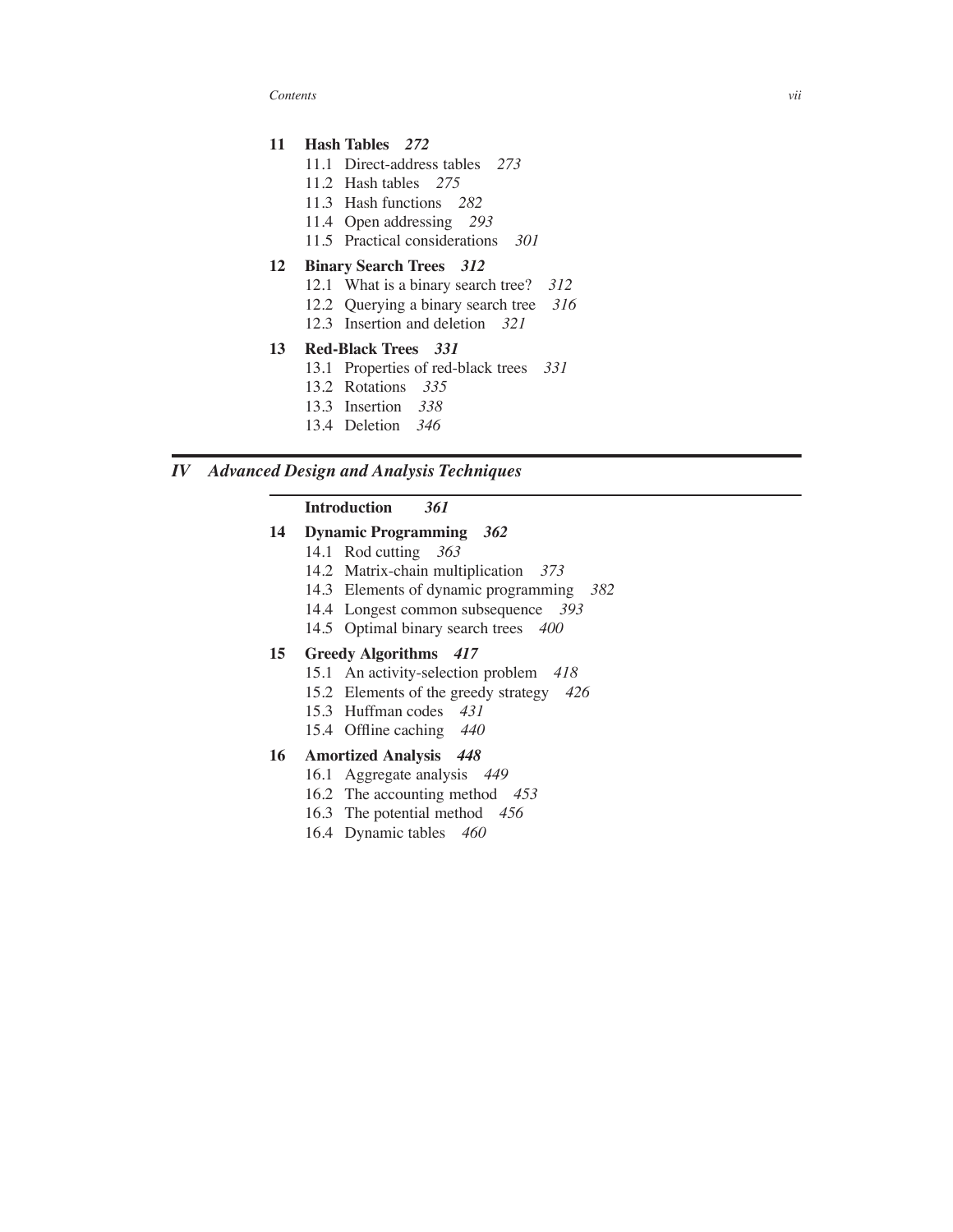# *V Advanced Data Structures*

#### **Introduction** *477*

- **17 Augmenting Data Structures** *480*
	- 17.1 Dynamic order statistics *480*
	- 17.2 How to augment a data structure *486*
	- 17.3 Interval trees *489*
- **18 B-Trees** *497*
	- 18.1 Definition of B-trees *501*
	- 18.2 Basic operations on B-trees *504*
	- 18.3 Deleting a key from a B-tree *513*
- **19 Data Structures for Disjoint Sets** *520*
	- 19.1 Disjoint-set operations *520*
	- 19.2 Linked-list representation of disjoint sets *523*
	- 19.3 Disjoint-set forests *527*
- ? 19.4 Analysis of union by rank with path compression *531*

# *VI Graph Algorithms*

#### **Introduction** *547*

- **20 Elementary Graph Algorithms** *549*
	- 20.1 Representations of graphs *549*
	- 20.2 Breadth-first search *554*
	- 20.3 Depth-first search *563*
	- 20.4 Topological sort *573*
	- 20.5 Strongly connected components *576*

#### **21 Minimum Spanning Trees** *585*

- 21.1 Growing a minimum spanning tree *586*
- 21.2 The algorithms of Kruskal and Prim *591*

#### **22 Single-Source Shortest Paths** *604*

- 22.1 The Bellman-Ford algorithm *612*
- 22.2 Single-source shortest paths in directed acyclic graphs *616*
- 22.3 Dijkstra's algorithm *620*
- 22.4 Difference constraints and shortest paths *626*
- 22.5 Proofs of shortest-paths properties *633*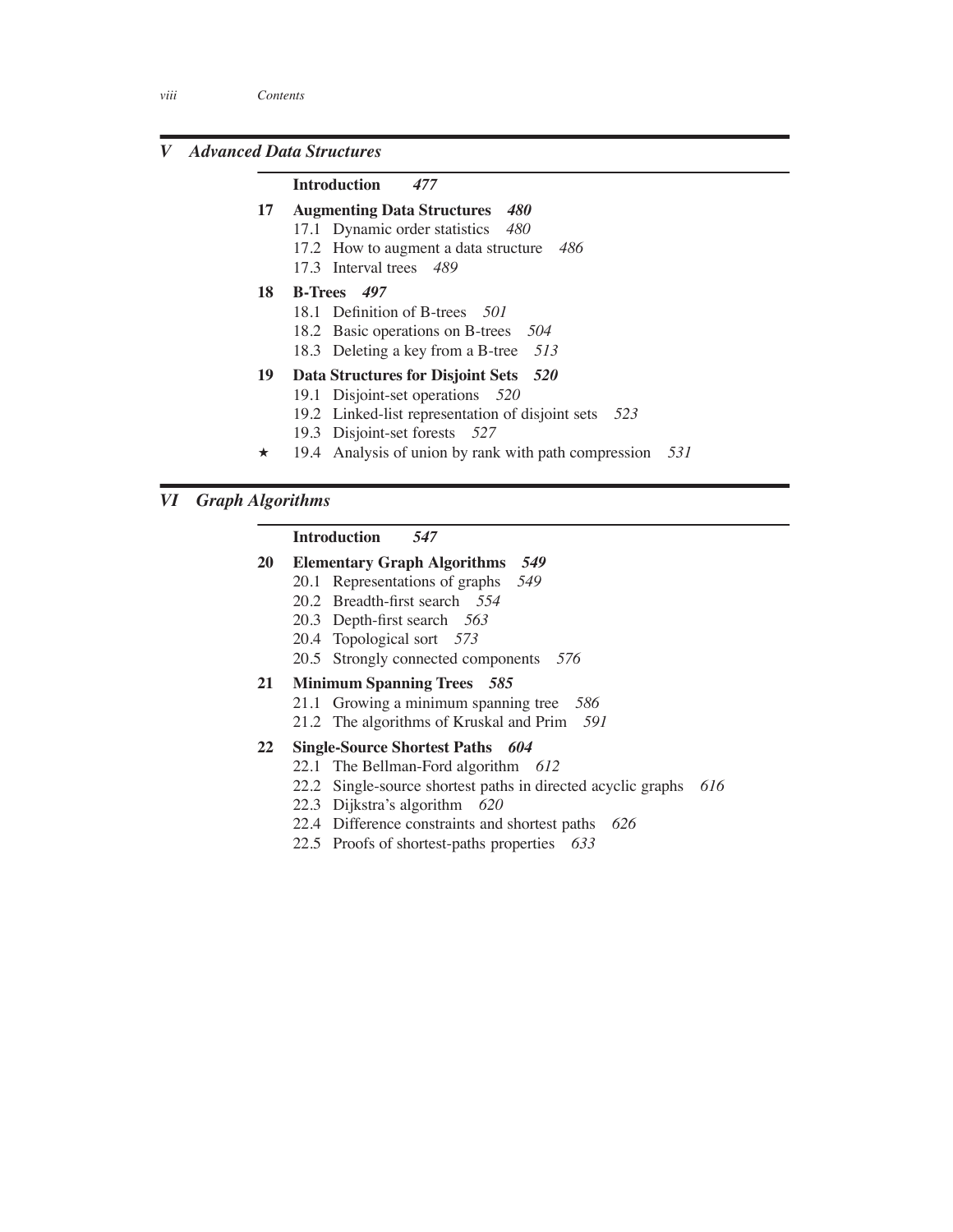*Contents ix*

# **23 All-Pairs Shortest Paths** *646*

- 23.1 Shortest paths and matrix multiplication *648*
- 23.2 The Floyd-Warshall algorithm *655*
- 23.3 Johnson's algorithm for sparse graphs *662*

### **24 Maximum Flow** *670*

- 24.1 Flow networks *671*
- 24.2 The Ford-Fulkerson method *676*
- 24.3 Maximum bipartite matching *693*

# **25 Matchings in Bipartite Graphs** *704*

- 25.1 Maximum bipartite matching (revisited) *705*
- 25.2 The stable-marriage problem *716*
- 25.3 The Hungarian algorithm for the assignment problem *723*

### *VII Selected Topics*

#### **Introduction** *745*

#### **26 Parallel Algorithms** *748*

- 26.1 The basics of fork-join parallelism *750*
- 26.2 Parallel matrix multiplication *770*
- 26.3 Parallel merge sort *775*

#### **27 Online Algorithms** *791*

- 27.1 Waiting for an elevator *792*
- 27.2 Maintaining a search list *795*
- 27.3 Online caching *802*

#### **28 Matrix Operations** *819*

- 28.1 Solving systems of linear equations *819*
- 28.2 Inverting matrices *833*
- 28.3 Symmetric positive-definite matrices and least-squares approximation *838*

#### **29 Linear Programming** *850*

- 29.1 Linear programming formulations and algorithms *853*
- 29.2 Formulating problems as linear programs *860*
- 29.3 Duality *866*

#### **30 Polynomials and the FFT** *877*

- 30.1 Representing polynomials *879*
- 30.2 The DFT and FFT *885*
- 30.3 FFT circuits *894*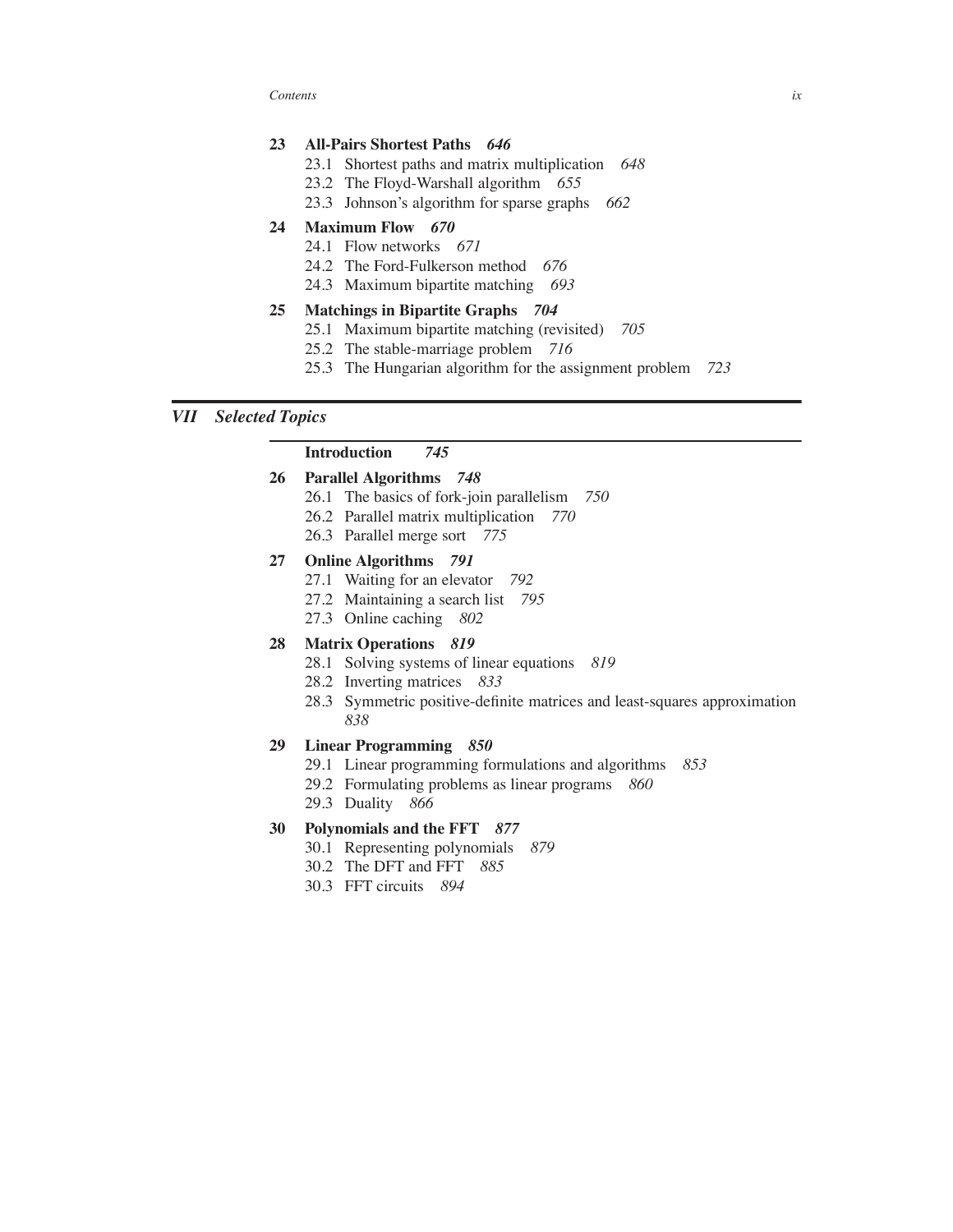*x Contents*

### **31 Number-Theoretic Algorithms** *903*

- 31.1 Elementary number-theoretic notions *904*
- 31.2 Greatest common divisor *911*
- 31.3 Modular arithmetic *916*
- 31.4 Solving modular linear equations *924*
- 31.5 The Chinese remainder theorem *928*
- 31.6 Powers of an element *932*
- 31.7 The RSA public-key cryptosystem *936*
- ? 31.8 Primality testing *942*

#### **32 String Matching** *957*

- 32.1 The naive string-matching algorithm *960*
- 32.2 The Rabin-Karp algorithm *962*
- 32.3 String matching with finite automata *967*
- ? 32.4 The Knuth-Morris-Pratt algorithm *975* 32.5 Suffix arrays *985*
	-

# **33 Machine-Learning Algorithms** *1003*

- 33.1 Clustering *1005*
- 33.2 Multiplicative-weights algorithms *1015*
- 33.3 Gradient descent *1022*

#### **34 NP-Completeness** *1042*

- 34.1 Polynomial time *1048*
- 34.2 Polynomial-time verification *1056*
- 34.3 NP-completeness and reducibility *1061*
- 34.4 NP-completeness proofs *1072*
- 34.5 NP-complete problems *1080*

### **35 Approximation Algorithms** *1104*

- 35.1 The vertex-cover problem *1106*
- 35.2 The traveling-salesperson problem *1109*
- 35.3 The set-covering problem *1115*
- 35.4 Randomization and linear programming *1119*
- 35.5 The subset-sum problem *1124*

### *VIII Appendix: Mathematical Background*

#### **Introduction** *1139*

### **A Summations** *1140*

- A.1 Summation formulas and properties *1140*
- A.2 Bounding summations *1145*